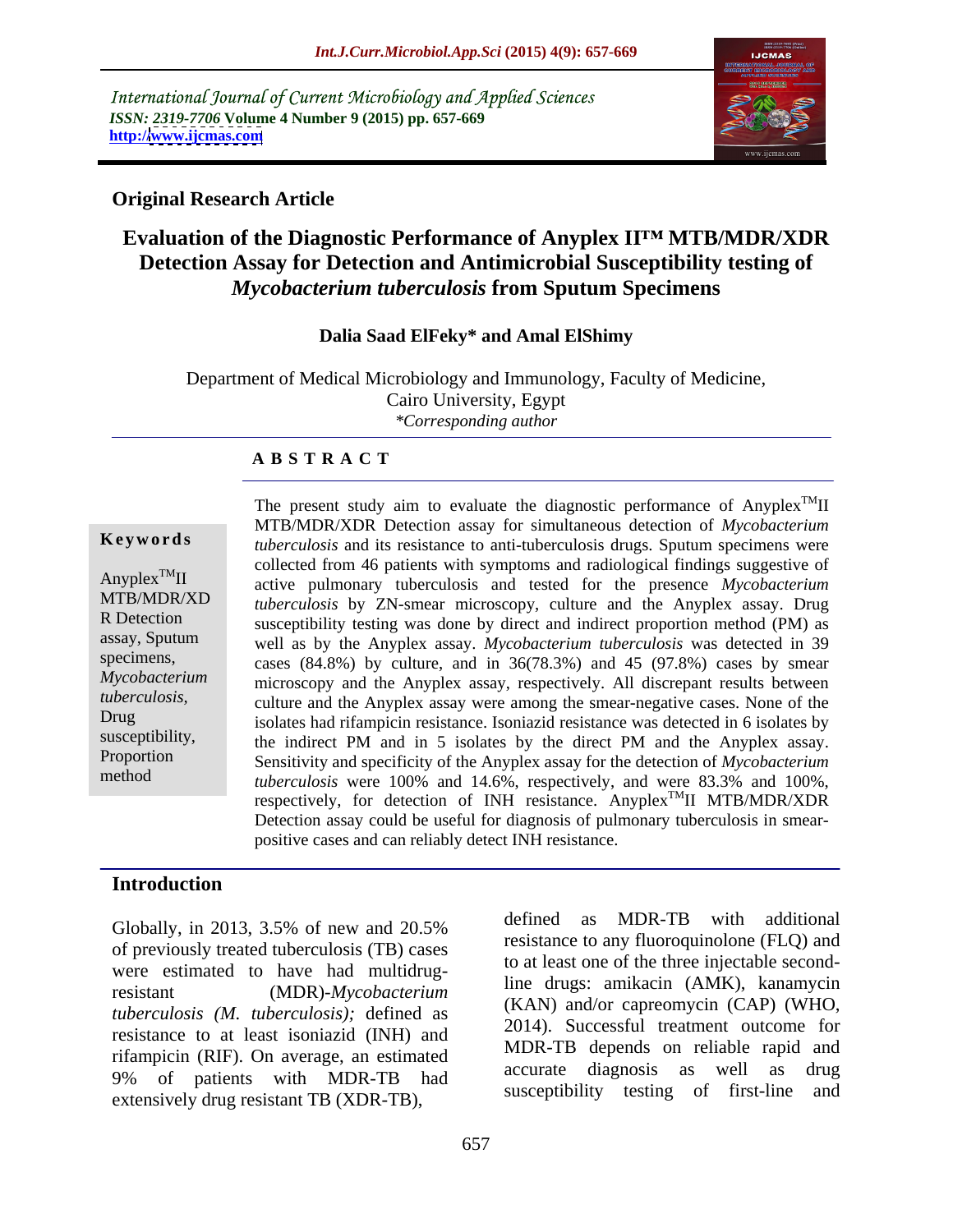microscopy has been the initial method for diagnosis of TB, due to its speed, simplicity, multiple point mutations with high and low cost. However, its low sensitivity specificity. The Anyplex  $II<sup>TM</sup>$ limits the usefulness of this technique. Culture remains the gold standard for confirmation (Lim *et al.,* 2014).

Molecular diagnostics for *M. tuberculosis,* The main aim of this study was conducted to offer the potential for sensitive, specific, and evaluate the diagnostic performance of timely diagnoses of TB as well as Anyplex<sup>TM</sup>II MTB/MDR/XDR Detection identifying mutations conferring resistance assay for detection of *M. tuberculosis* from to the most important first-line TB sputum specimens of patients with suspected antibiotics, INH and RIF (Barnard *et al.,* active pulmonary TB and its resistance to 2012). These methods have recently been anti-tuberculosis drugs against the standard endorsed by the World Health Organization (WHO). The Xpert MTB/RIF assay was endorsed for use on patient material, **Patients and methods** regardless of smear gradation, while the GenoTypeMTBDRplus (version 1) has been The study has been approved by the limited for use on smear-positive patient material (Barnard *et al.,* 2012; Perry *et al.,* at the Department of Medical Microbiology 2014) and Immunology, Faculty of Medicine,

Seegene (South Korea) has developed the Anyplex II<sup>TM</sup> MTB/MDR/XDR Detection presenting to outpatient clinics of two chest assay, a novel method of multiplex real-time hospitals in Cairo and Giza, Egypt, from PCR for the simultaneous detection of *M*. October 2013 till May 2014. According to *tuberculosis* and MDR and XDR resistance the WHO definition, all selected patients alleles. In the Anyplex<sup>TM</sup> II were new cases (WHO, 2009) presenting MTB/MDR/XDR Detection assay, the *M. tuberculosis* target sequences and each drugresistant target mutation are amplified and pulmonary TB without prior antituberculosis detected specifically by the corresponding treatment. oligos by applying the Seegene's dual priming oligonucleotide<sup>TM</sup> (DPO<sup>TM</sup>) and **Specimen collection** Tagging Oligonucleotide Cleavage Extension (TOCE<sup>TM</sup>) technologies without After taking an individual informed consent additional downstream processing. DPO<sup>TM</sup> from patients or their representatives, three is a tool for blocking extension of non specifically primed templates, while consecutive days were collected from each TOCE<sup>TM</sup> is a novel real-time readout patient (Lagrange *et al.,* 2012). The

second-line anti-tuberculosis drugs (Said *et*  technology based on melting temperature *al.,* 2012). Traditionally, acid fast bacilli (AFB) smear DPO<sup>TM</sup> and  $TOCE^{TM}$  technologies enables diagnosis; however, it takes 3 to 8 weeks for recommended its use in reference labs analysis that provides enhanced multiplexing capabilities. Combining the the simultaneous real-time detection of multiple point mutations with high specificity. The Anyplex II<sup>TM</sup> MTB/MDR/XDR real-time PCR assay was released in the market in 2012 and the WHO (Boyle and Pai, 2013).

culture and proportion method.

# **Patients and methods**

Research and Ethical Clearance Committee Cairo University. A total of 46 patients were enrolled in this study selected from those respiratory symptoms and had radiological findings suggestive of active treatment.

# **Specimen collection**

early morning sputum specimens on 3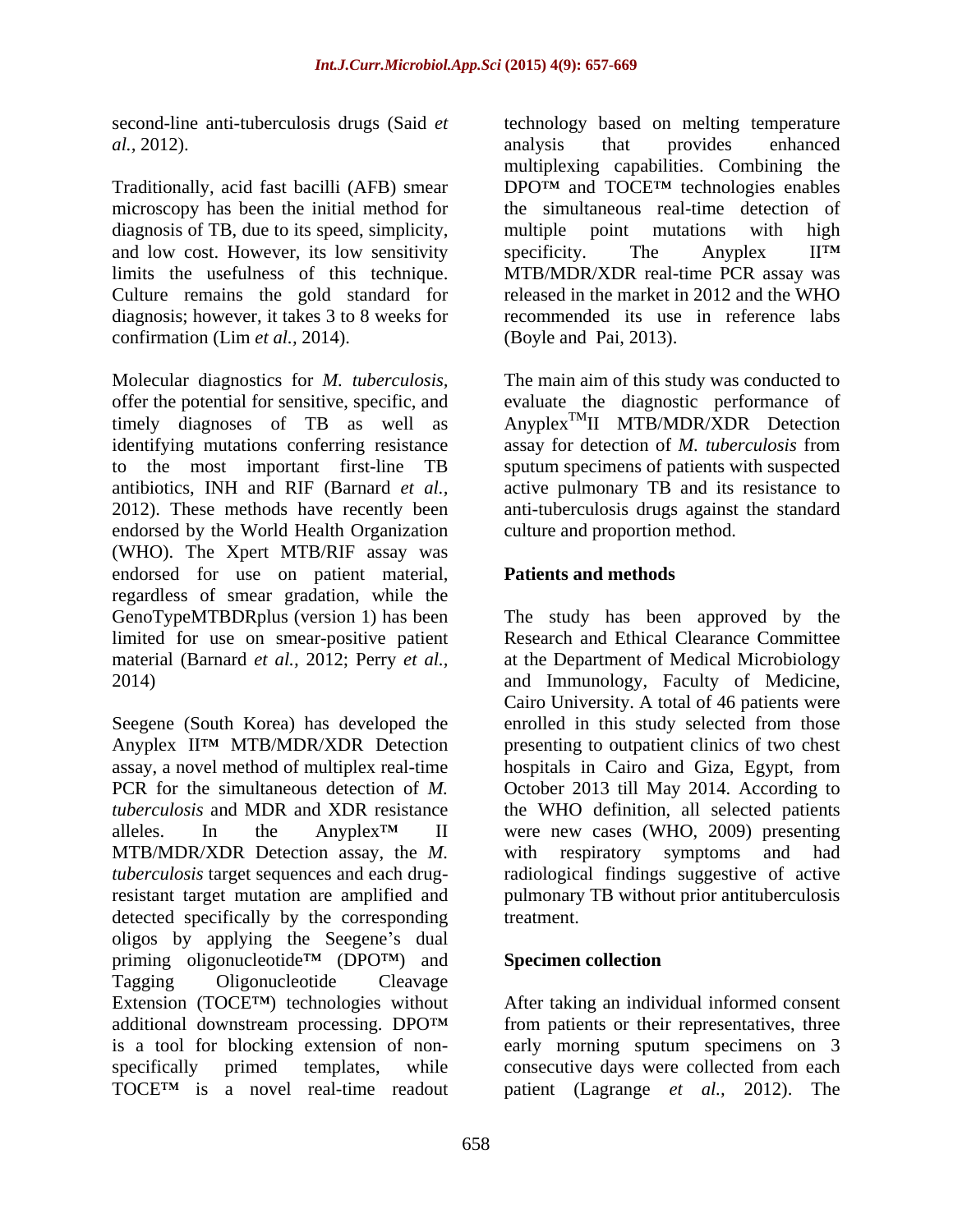Department of Medical Microbiology and Immunology, Faculty of Medicine, Cairo

Biosafety Level 2 lab. All precautions were possible MDR-TB and pre existing

specimens were homogenized, digested and (Sigma-Aldrich, Belgium). INH was each specimen in the sputum container, prepared according to the published contained the rest of the specimen. Both containing medium was more than 1% of Finally, after the last centrifugation step, the (concentration method) and as inoculum for reactions and DST using the PM (Brady et culture on Löwenstein-Jensen(LJ) slants. *al.*, 2008). The pellet of tube (1) was used for DNA extraction. **Direct PM:** Only smear positive specimens

of all processed specimens (tube 2) were

specimens were screened by Zeil-Neelsen identified as mycobacteria by ZN-smear (ZN)-smear microscopy (direct ZN smear) microscopy and as *M. tuberculosis* by for AFB before being packed (WHO, 2003) colony morphology, rate of growth (Hill *et*  and transported in a cold chain to the lab of *al.,* 2004), in addition to the standard the Tuberculosis Research Unit in the biochemical tests; niacin production and nitrate reduction (WHO, 2009).

University; where further processing of the **Drug susceptibility testing (DST) using** specimens was performed. **the proportion method (PM):** Direct and **Specimen processing** first-line anti-tuberculosis drugs; INH and All the procedures were conducted in a 2003). These drugs were chosen to detect taken to prevent contamination. resistance to these drugs in general **Pretreatment of sputum specimens:** The were obtained as chemically pure powder decontaminated according to the standard *N*- dissolved in sterile distilled water, while RIF acetyl-L-cysteine NaOH Na citrate was dissolved in ethylene glycol. Stock decontamination concentration method solutions were prepared and stored at  $-20^{\circ}$ C using a 2% final concentration of NaOH for no more than 3 months (Martin *et al.,* (Richter *et al.,* 2012). Briefly, equal volume 2008) to be used for preparation of the fresh of NALC-NaOH (0.5% NALC, 4 % NaOH, and 1.47% trisodium citrate) was added to LJ medium (LJ-INH and LJ-RIF) were vortexed for 1 minute, and incubated for 15 guidelines (WHO, 2003) with INH and RIF minutes at room temperature. Then each at concentrations of 0.2 µg/mL and 40.0 specimen was divided into 2 aliquots; one of  $\qquad \qquad$  µg/mL, respectively (WHO, 2003; Mulenga them (tube 1) contained 1.5 mL of the *et al.,* 2010). An isolate was considered specimen, while the second tube (tube 2) resistant to a drug if growth on the drug tubes were undergone the rest of the that on the drug free medium (WHO, 2003). decontamination concentration process. A fully susceptible strain H37Rv and a pellet of tube 2was re-suspended in 1mL of by WHO reference TB laboratory of the sterile distilled water (Mattei *et al.,* 2009) to Middle East (Cairo, Egypt) were used as be used for ZN -smear preparation Quality control for both biochemical indirect PM were performed against the RIF on drug-containing LJ medium (WHO, possible MDR-TB and pre existing population (Dang *et al.,* 2012). INH and RIF (Sigma-Aldrich, Belgium). INH was drug-containing LJ slants. Drug-containing prepared according to the published containing medium was more than 1% of known MDR *M. tuberculosis* strain supplied reactions and DST using the PM (Brady *et al.,* 2008).

**Culture on LJ medium:** Aliquots of 200µL Aliquots of 200 µL of each processed inoculated onto 2 drug-free LJ slants (Dang LJ-INH slant and one LJ-RIF slant (Mello *et et al.,* 2012).Isolates on LJ medium were *al.,* 2007). The 2 drug-free LJ slants alreadywere tested by this method (CLSI, 2011). specimens (tube 2) were inoculated onto one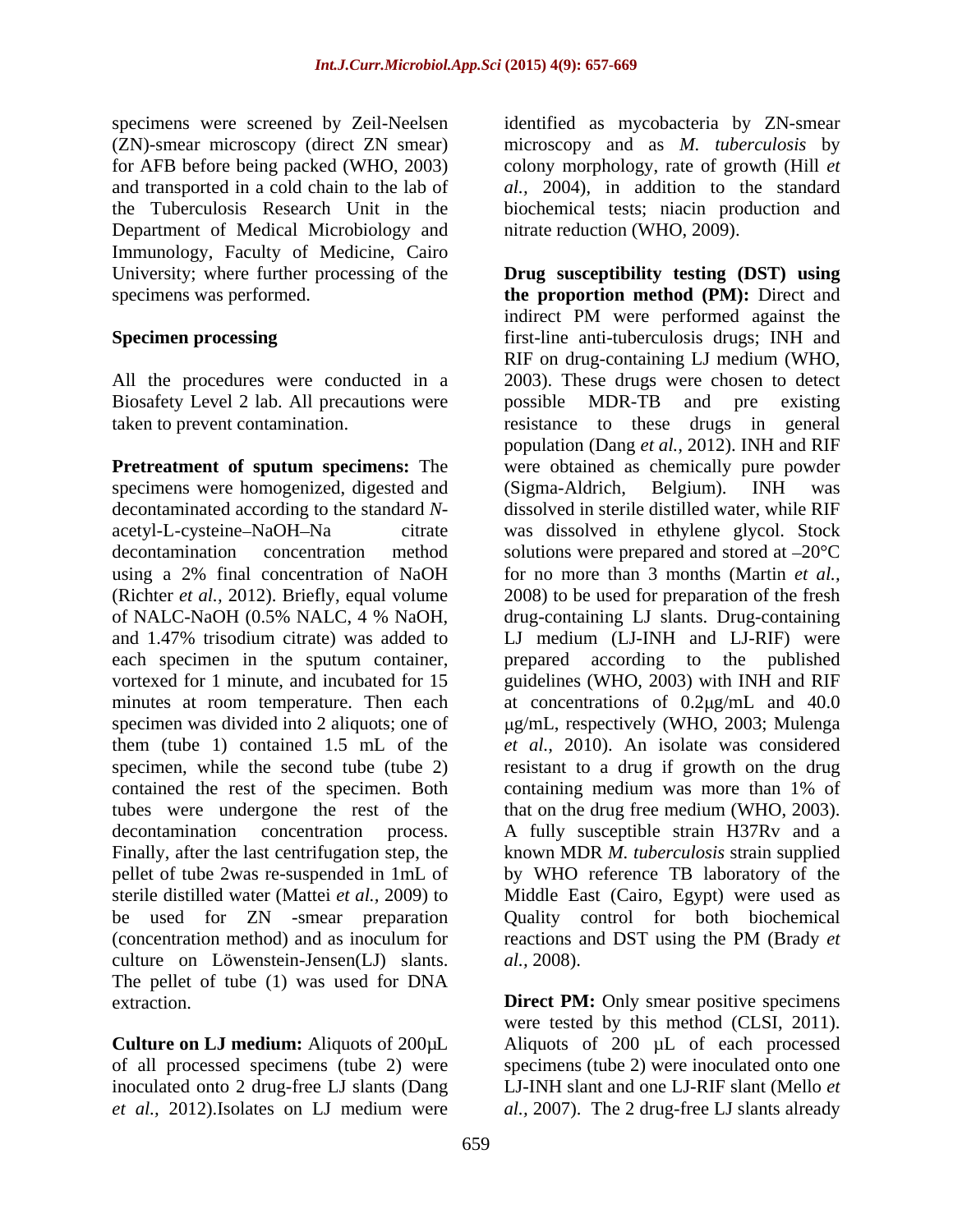8 weeks or until growth of colonies was observed. They were first inspected after 48 hours and then weekly. If there is no growth kit. by 8 weeks or in case of contamination, the

**Indirect PM:** Isolates of *M. tuberculosis* on instructions. One reaction is used for drug-free LJ medium were tested by the indirect PM. As early as adequate growth MDR-TB; and the second for amplification was attained, suspension from *M.*  and detection of MTB and XDR-TB. *tuberculosis* isolates were prepared and Megative control (RNase-free water), adjusted to McFarland 1 turbidity standard. positive control (mixture of clones of all Standard dilutions of  $10^{-2}$  and  $10^{-4}$  were then prepared (Shamputa *et al.,* 2004). wild-type control (mixture of clones of wild-<br>Aliquots of 200 µL of the 10<sup>2</sup> suspensions type MTB targets and internal control) were were used to inoculate drug-containing LJ tubes, while 200  $\mu$ L aliquots of the 10<sup>-2</sup> and  $\frac{2}{2}$  and and  $10^{-4}$  suspensions were used to inoculate two drug-free control LJ tubes. The initial reading of the tubes was performed on day susceptible *M. tuberculosis* sample and the 28 of incubation. If the result was drug- resistant result of unknown samples is on the 42nd day **(WHO, 2003)**.

# **Anyplex II MTB/MDR/XDR Detection assay**

Sputum specimens were examined by the frequencies (number of cases) and in the *katG* gene and *inh A* promoter region, causing injectable drug resistance in the *rrs*  gene and *eis* promoter region.

used for primary isolation were used as the **DNA Extraction:** The pellet of tube 1 were control. Both drug-free and drug-containing undergone DNA extraction according to the inoculated slants were incubated at 37°C for manufacturer's instructions using the DNA extraction solution included in the Anyplex<sup>™</sup> II MTB/MDR/XDR Detection kit.

cultures were discarded (WHO, 2003; **Real-time PCR:** Each sample was tested in Kidenya *et al.*, 2013). two separate reactions (MTB/MDR and <sup>2</sup> and  $10^{-4}$  were positive targets and internal control) and <sup>2</sup> suspensions type MTB targets and internal control) were MTB/XDR) according to the manufacturer's amplification and detection of MTB and Negative control (RNase-free water), wild-type control (mixture of clones of wildincluded in each test run.

suspensions were used to inoculate two The wild-type control is designed to be sensitive", a second final reading was made analyzed on the basis of the result of wildexhibited the same result pattern with drug type control.

# **Statistical analysis**

Anyplex<sup>TM</sup> II MTB/MDR/XDR Detection percentages. Comparison between the study assay for the simultaneous detection of *M.*  methods was done using McNemar test and *tuberculosis* and its resistance to first-line agreement was tested using kappa statistic. anti-tuberculosis drugs (INH and RIF) and Accuracy was represented using the terms second-line anti-tuberculosis drugs (FLQ sensitivity, specificity, positive predictive and injectable drugs) using the value (PPV), negative predictive value CFX96<sup>TM</sup>Real-time PCR System (Bio-Rad). (NPV), and overall accuracy. *P*-values less It covers 7 mutations causing INH resistance than 0.05 was considered statistically 18 mutations causing RIF resistance in the done using computer program SPSS *rpoB* gene, 7 mutations causing FLQ (Statistical Package for the Social Science; resistance in the *gyrA* gene, and 6 mutations SPSS Inc., Chicago, IL, USA) release 15 for Data were statistically described in terms of frequencies (number of cases) and significant. All statistical calculations were Microsoft Windows (2006).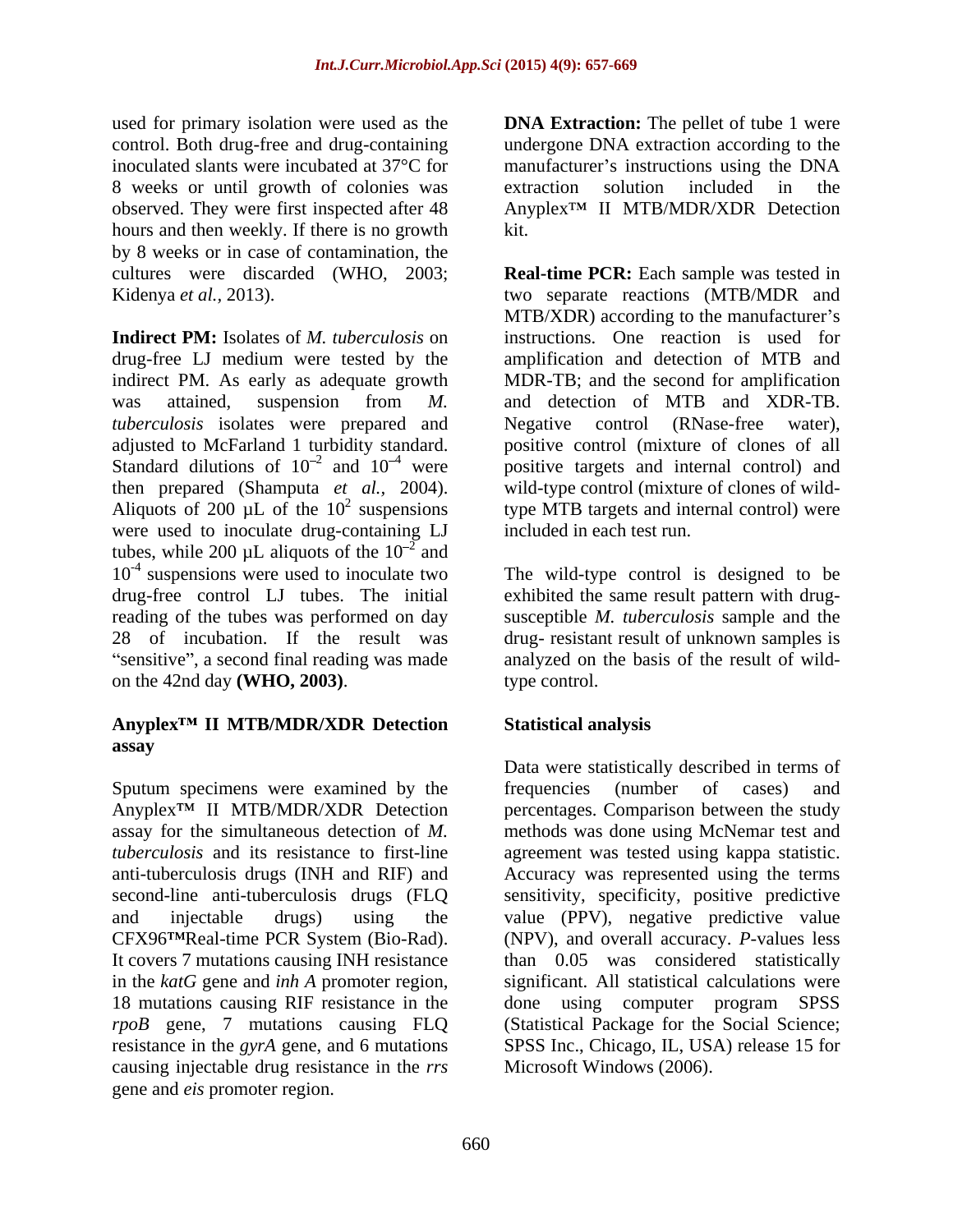Sputum samples from 46 new patients

positive for *M. tuberculosis* by culture. The turnaround time (TAT) for detection of growth on LJ medium ranged from 14-35 days with a mean of  $19.4 \pm 6.1$ .

# **ZN-smear microscopy (Table 1)**

Direct ZN-smear microscopy was positive in accuracy indices. All of the smear-positive indices of the direct PM and the Anyplex cases were culture positive. Three out of the 10 smear-negative cases were positive by both culture and the Anyplex assay, while **Indirect PM:** the remaining 7 were culture negative. There was a statistically significant strong RIF resistance was not detected in the agreement between ZN-smear microscopy& isolates by any of the three methods used in culture results (*kappa*=0.79, *p-value*<0.001). the study*.* A total of 6 cases had INH

### **Results and Discussion Anyplex II MTB/MDR/XDR Detection assay (Table 1)**

suspected to have active pulmonary TB were The assay was positive for *M. tuberculosis* enrolled in the study. The patients were from in 45 specimens (97.8%). Thirty- nine of both sexes with age ranging from 16-83 these positive cases were culture positive, years old. while six cases were culture negative; all of **Detection of** *M. tuberculosis* : was weak statistically significant agreement Standard culture on LJ medium was (*kappa*=0.22, *p-value* = 0.017).Concordant considered the gold standard method for results between the Anyplex assay and detection of *M. tuberculosis* in the current culture were recorded in all smear-positive study (Barnard *et al.,* 2012; Lim *et al.,* cases with sensitivity, PPV and accuracy of 2014). Comparisons between the results of the assay for detection of *M. tuberculosis* in detection of *M. tuberculosis* from sputum these cases of 100% for each, while specimens by ZN-smear microscopy and the specificity couldn't be calculated due the Anyplex assay with culture are shown in absence of negative cases. On the other table 1, while accuracy indices of the these hand, the sensitivity, specificity, PPV, NPV methods used are presented in table 2. **and accuracy of the assay for detection of** *M***. Culture on LJ medium (Table 1)** 100%, 14.29%, 33.3%, 100% and 40%, Thirty-nine sputum specimens (84.8%) were significant agreement between the Anyplex these 6 cases were smear negative. There between the Anyplex assay and culture *tuberculosis* in smear-negative cases were 100%, 14.29%, 33.3%, 100% and 40%, respectively. There was no statistically assay and culture (*kappa*=0.091, *value*=0.490) in smear-negative cases.

# **Drug susceptibility results of** *M. tuberculosis*

32 specimens (69.6%) which increased to 36 used in the study are shown in table 3. (78.3%) after decontamination and Indirect PM (Figure 1) was considered the concentration of the specimens gold standard for detection of resistance of (concentration method)**.** Only results of the *M. tuberculosis* to first- line antituberculosis concentration method were considered for drug; INH and RIF (Bergmann et al., 2000; further analysis and for calculation of the Gupta and Anupurba, 2010). Accuracy Results of DST of *M. tuberculosis* isolates in the current study by the different methods indices of the direct PM and the Anyplex assay are presented in table 4.

# **Indirect PM:**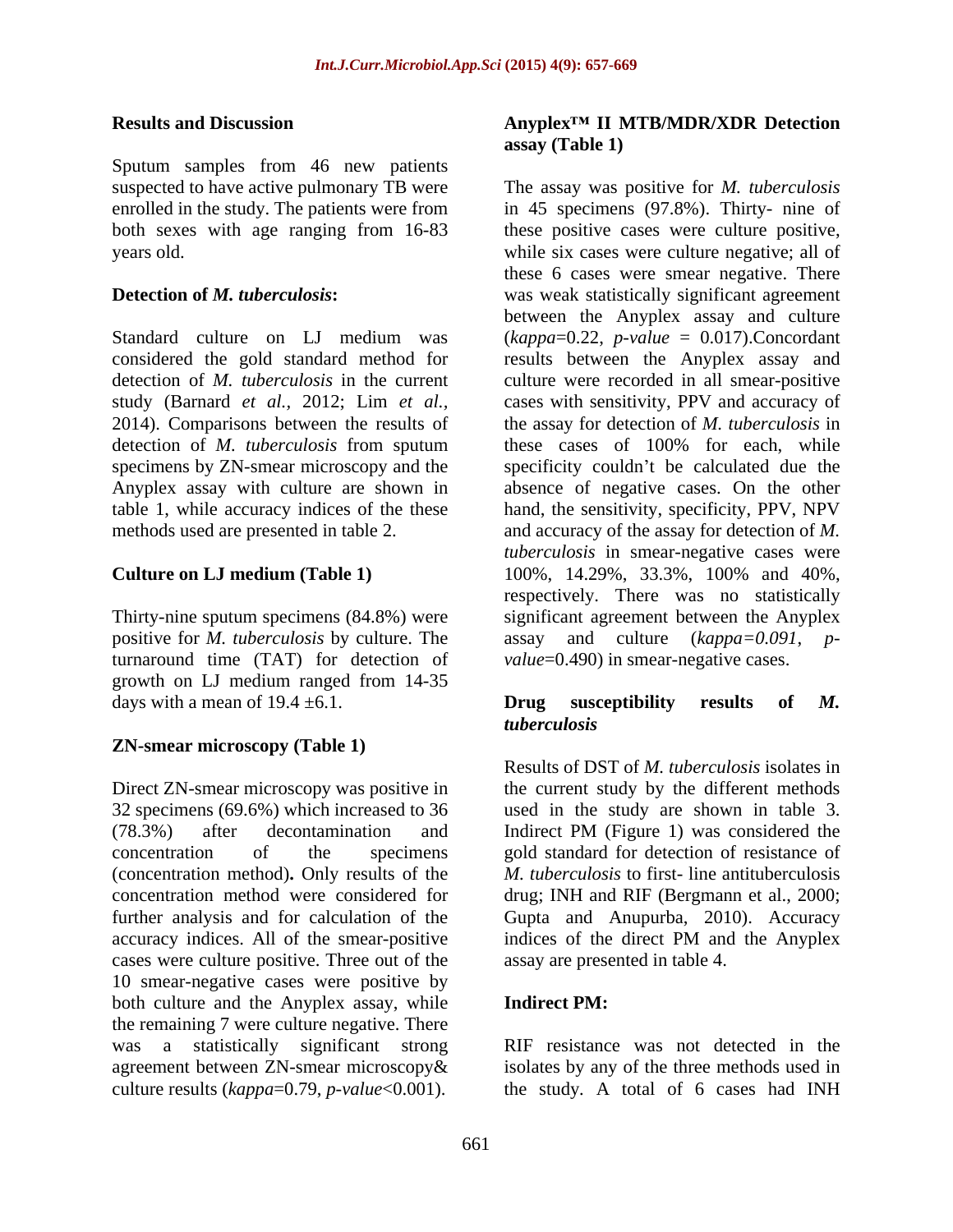resistance detected by the indirect PM. Four INH as detected by both anyplex assay and out of these six cases had INH resistance indirect PM. detected additionally by both the direct PM and the Anyplex assay. While in the

statistically significant strong agreement (*kappa*=0.893, *p-value*<0.001). The TAT for

# **Anyplex<sup>TM</sup> II MTB/MDR/XDR Detection** on the standard LJ culture medium was from

both the Anyplex assay and indirect PM; 3 (Figure 2); while 2 isolates have mutation in the *kat G* gene. There was a statistically

susceptibility to second-line drugs by the PM, however, we use the Anyplex assay for detection of pre-existing resistance to population, which took on average an be explained by the fact that the additional 1 hour. While no resistance to 3); one of these isolates was also resistant to ZN-smear microscopy (concentration

indirect PM.

remaining 2 cases, INH resistance was the performance of the Anyplex<sup>TM</sup> II detected additionally by the Anyplex assay MTB/MDR/XDR Detection assay against in one case, and by the direct PM in the conventional methods for detection of  $M$ . other. the *tuberculosis* and its resistance to **Direct PM:** the gold standard for diagnosis of TB, INH resistance was detected in 5 cases by (American Thoracic Society, 2000). The both the direct and indirect PM. There was a current study was conducted on 46 patients (97.2%) between direct and indirect PM detection of resistance by the direct PM antituberculosis treatment. Sputum ranged from 21-35 days with a mean of 25.2 specimens were positive for *M. tuberculosis*  $\pm$  6.3.  $\qquad$  in 39 cases (84.8%) by culture on LJ **assay:**  $14-35$  days with a mean of  $19.4 \pm 6.1$ . The INH resistance was detected in 5 isolates by from sputum specimens in this study could of them had mutation in the *inh A* gene from patients suspected clinically and The current study was conducted to evaluate conventional methods for detection of *M. tuberculosis* and its resistance to antituberculosis drugs. Although culture is however it gives results within 4-6 weeks presenting with respiratory symptoms and had radiological findings suggestive of active pulmonary TB without prior antituberculosis treatment. Sputum medium. The TAT for detection of growth on the standard LJ culture medium was from high rate of recovery of *M. tuberculosis* be attributed to that the specimens were radiologically to have active pulmonary TB.

significant strong agreement (97.4%) The diagnosis of TB in developing countries between the Anyplex assay and indirect PM is based mainly on AFB smear microscopy (*kappa=0.894*, *p-value*<0.001). The TAT **(**Runa *et al.,* 2011). Although rapid and for detection of resistance by the Anyplex inexpensive, this method is limited by its assay was about 6 hours. poor sensitivity; 45%--80% with culture- None of the *M. tuberculosis* strains isolated 2009). In the current study, ZN-smear in the current study were MDR, and microscopy were positive for AFB in 32 accordingly none of them were tested for cases (69.6%) by direct ZN smear which second-line antituberculosis drugs in general other studies (Runa *et al.,* 2011) and could injectable drugs was detected in the isolates, detection of AFB. The overall sensitivity, 3 isolates (6.5%) had FLQ resistance (Figure specificity, PPV, NPV and accuracy of the is based mainly on AFB smear microscopy confirmed pulmonary TB cases (CDC, increased after concentration to 36 cases (78.3%). The differences between the direct and concentration method were reported in be explained by the fact that concentration method facilitates the ZN-smear microscopy (concentration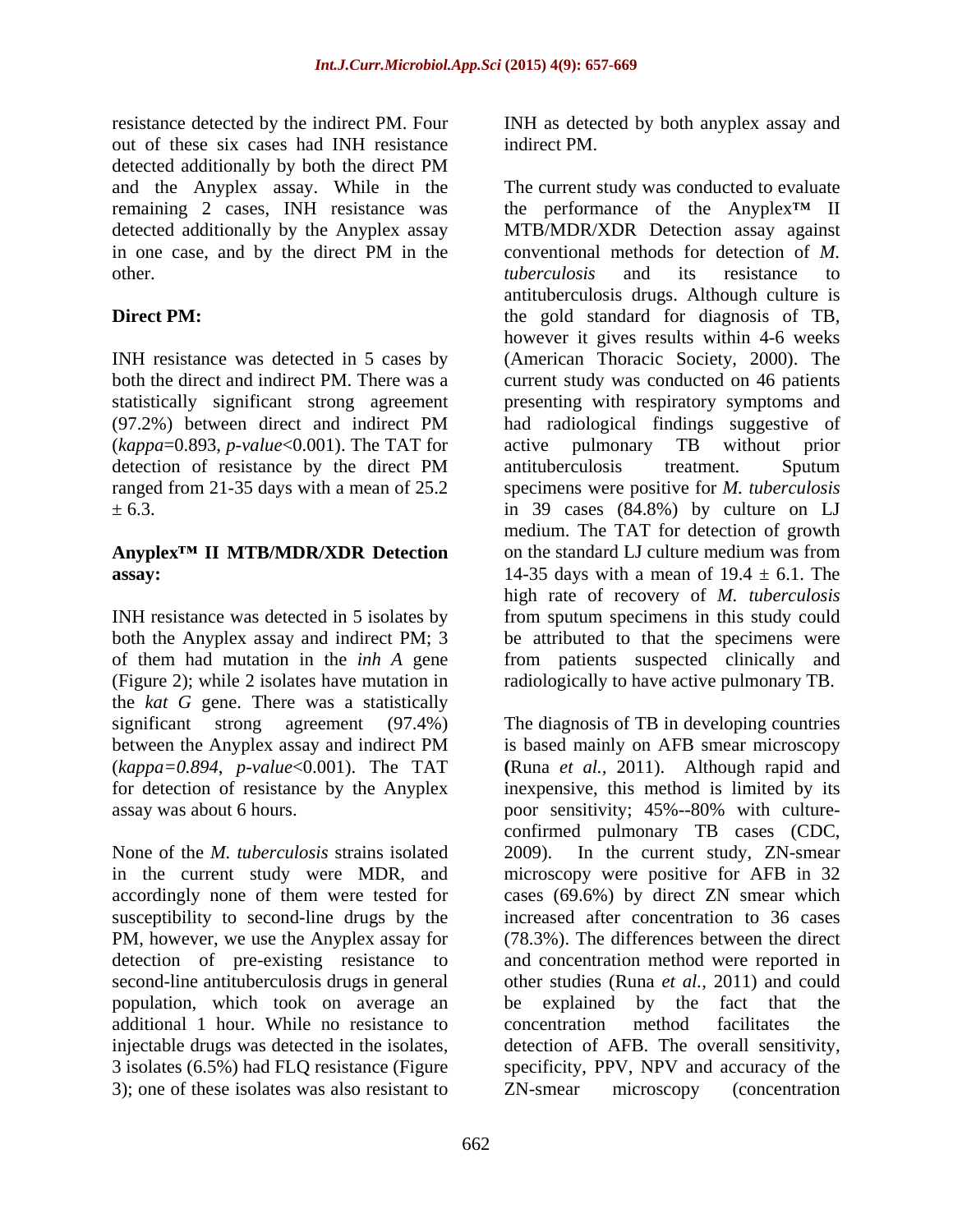2014). The higher sensitivity of the ZN tuberculous mycobacteria (NTM) in our

Molecular methods for diagnosis of *M. tuberculosis* have improved TB diagnosis, There are few published data on the thus making early diagnosis and treatment performance characteristics of Anyplex II possible (Lim *et al.,* 2014). In the current MTB/MDR/XDR real-time PCR assay. study, 45 cases (97.8%) were positive for *M*. Studies have reported sensitivity and *tuberculosis* by Anyplex II specificity for MTB detection of 82.9% and MTB/MDR/XDR real-time PCR assay. The 99.4% for the Anyplex plus Anyplex assay had excellent sensitivity MTB/NTM/MDR-TB Detection kit (Kim (100%) for detection of *M. tuberculosis,* which is better than the ZN-smear specificities, PPV and NPV of 100%, 90%, microscopy. The TAT for the Anyplex assay 94% and 100%, respectively for the was around 6 hours, which is much shorter Anyplex MTB/NTM assay (Perry et al., than the culture with the adding advantage 2014). Both kits are similar versions of the of detection of drug resistance. However, the Anyplex assays. In addition, some studies assay had poor specificity (14.29%). The showed that the performance characteristics performance of the Anyplex assay was of the Anyplex MTB/NTM assay were excellent among the smear-positive comparable with those for other commercial specimens (concordant results with culture), however, the low specificity of the assay *et al.*, 2014) was among the smear-negative specimens  $(6)$ false positive results). This finding is In Egypt, the prevalence of the disease is 27 compatible with the fact reported from the  $per\ 100.000$  population are infected with M. previous studies that the PCR method is *tuberculosis* with 3.4% and 15% of the new reliable in smear-positive specimens (Lim *et*  and retreatment cases respectively have *al.*, 2014). The positivity of PCR in culture- MDR TB (WHO, 2014). In the current negative samples obtained in the current study, none of the isolates were MDR (no study were reported in other studies for the detectable RIF resistance), however, 15.4% Anyplex MTB/NTM assay (Perry *et al.,* 2014) and for a manual PCR protocol (Runa INH as detected by the gold standard *et al.,* 2011). In accordance with the current indirect PM. Contrary to our results, some study, one of these studies (Perry *et al.,* studies reported rates of resistance to INH 2014) reported that the false positive results and RIF in Egypt of 20.7% and 16.3%,

method) for detection of *M. tuberculosis* in were from patients with a recent history of the current study were 92.31%, 100%, TB infection. This finding of false positivity 100%, 70% and 93.48%, respectively. could be explained either by laboratory Lower accuracy indices were reported in cross-contamination or possibly by higher other studies (Runa *et al.,* 2011; Perry *et al.,* sensitivity of the Anyplex assay than the LJ smear microscopy in the current study could Control and Prevention (CDC) recommends be explained by that most of the positive that clinicians should interpret all laboratory specimens detected in the study had a high results for TB diagnosis on the basis of the bacillary load, while the high specificity clinical situation (CDC, 2009), the latter may reflect the low incidence of non-explanation could be proposed as the population. clinical and radiological findings suggestive culture method. As the Centre for Disease specimens were collected from patient with of active pulmonary tuberculosis.

> Studies have reported sensitivity 99.4% for the Anyplex plus and Lee, 2015) and sensitivities, Anyplex MTB/NTM assay (Perry *et al.,* of the Anyplex MTB/NTM assay were molecular methods (Lim *et al.,* 2014; Perry *et al.,* 2014)

per 100.000 population are infected with *M. tuberculosis* with 3.4% and 15% of the new detectable RIF resistance), however, 15.4% of the isolates (6 isolates) were resistant to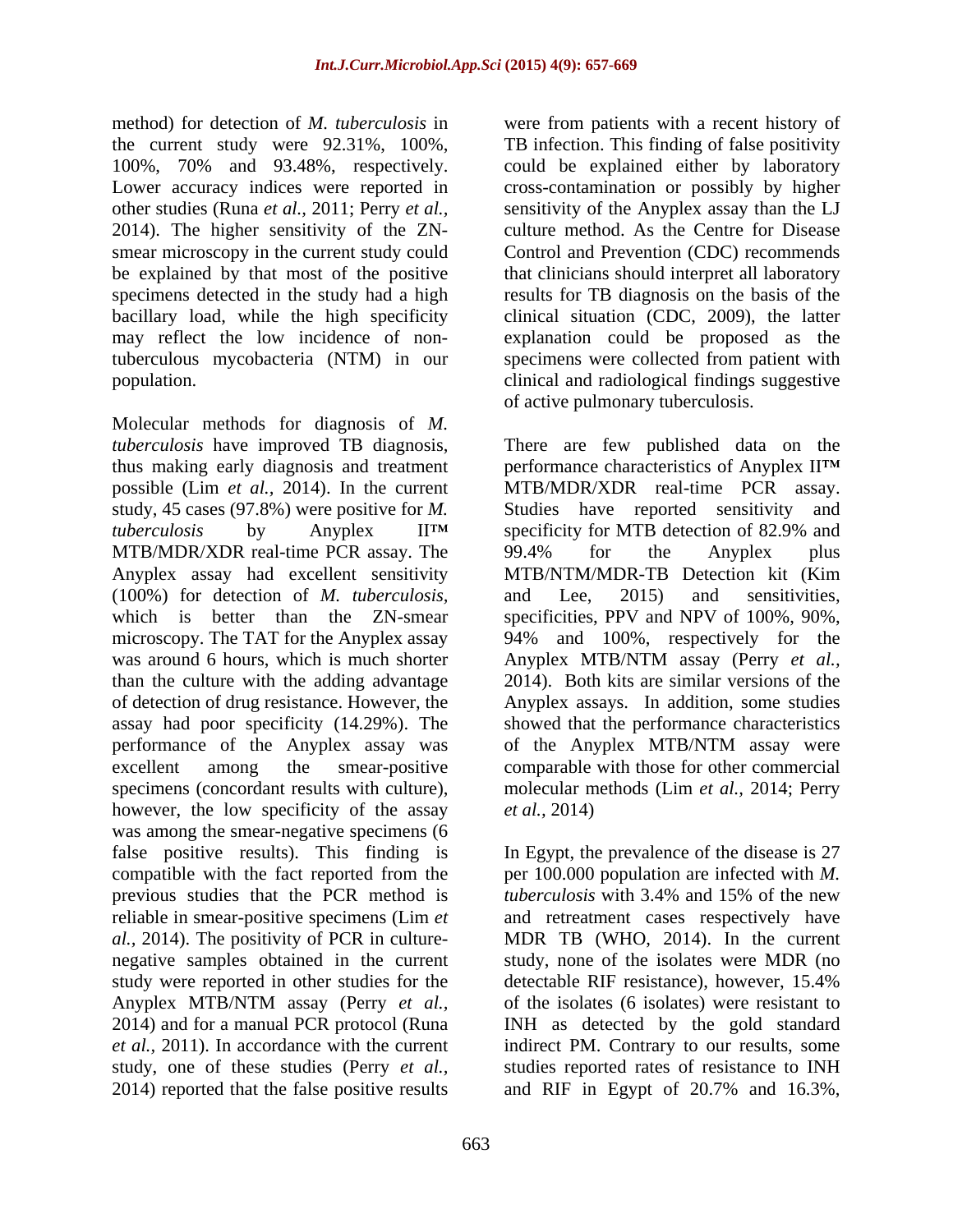respectively, while rate of MDR-TB was the standard PM. Similar rate of FLQ 14.8% (Abdullal, 2015). The lower drug resistance was reported in one study, while resistance rate in this study may be 1.5% of the isolates had injectable drug explained by that the specimens were from resistance, although none of the isolates in new cases of TB. Although, none of the that study were XDR (Abdullal, 2015). The isolates in the current study were MDR, inappropriate use of fluoroquinolones as however, the anyplex assay diagnoses FLQ empiric monotherapy of pneumonias is resistance in 6.5% of the cases, while none suspected to lead to development of FLQof the isolates had injectable drug resistance. These results which were not confirmed by

resistant *M. tuberculosis* (CDC, 2009).

| Table.1 Comparison of results of ZN-smear microscopy and Anyplex assay with culture |  |  |  |
|-------------------------------------------------------------------------------------|--|--|--|
|                                                                                     |  |  |  |

|                               |          |       | <b>Culture</b> |           |
|-------------------------------|----------|-------|----------------|-----------|
|                               | Positive |       | Negative       |           |
| <b>ZN-smearmicroscopy</b>     | $(n=39)$ |       |                |           |
| Positive $(n=36)$             |          | 92.3% |                | $\sim$ 0% |
| $Negative(n=10)$              |          | 7.7%  |                | 100%      |
| Anyplex <sup>™</sup> II assay |          |       |                |           |
| Positive $(n=45)$             |          | 100%  |                | 85.7%     |
| $Negative(n=1)$               |          |       |                | 14.3%     |

**Table.2** Accuracy indices of ZN-smear microscopy and Anyplex assay for detection of *M. tuberculosis*

| Test                                | Sensitivity   Specificity   PPV   NPV   Accuracy |                                 |  |  |
|-------------------------------------|--------------------------------------------------|---------------------------------|--|--|
| ZN-smear microscopy                 | 92.31                                            | $100.00$ $100.00$ $70.00$ 93.48 |  |  |
| $\bf{Anyplex}^{\text{TM}}$ II assay | 100%                                             | $14.29\%$ 86.67% 100% 87%       |  |  |

**Table.3** Results of drug susceptibility testing of *M. tuberculosis*

|                        |             |                                                       | Direct PM   Indirect PM   Anyplex <sup>TM</sup> II assay |
|------------------------|-------------|-------------------------------------------------------|----------------------------------------------------------|
|                        | $(n=36)$    | $(n=39)$                                              | $(n=45)$                                                 |
|                        | N(%)        | N(%)                                                  | $N$ $(\%)$                                               |
| $INH1$ :               |             |                                                       |                                                          |
| Resistant              |             | $\begin{bmatrix} 5(13.9\%) & 6(15.4\%) \end{bmatrix}$ | $5(11.1\%)$                                              |
| Sensitive<br>$RIF^2$ : |             | $31(86.1\%)$ 33 (84.6%)                               | 40 (88.9%)                                               |
|                        |             |                                                       |                                                          |
| Resistant              | $0(0\%)$    | $0(0\%)$                                              | $0(0\%)$                                                 |
| Sensitive              | $36(100\%)$ | 39 (100%)                                             | 45 (100%)                                                |
| FLQ <sup>3</sup> :     |             |                                                       |                                                          |
| Resistant              | $NA^*$      | $NA^*$                                                | $3(6.5\%)$                                               |
| Sensitive              |             |                                                       | 43 (93.5%)                                               |
| Injectable Drugs:      |             |                                                       |                                                          |
| Resistant              | $NA^*$      | $NA^*$                                                | $0(0\%)$                                                 |
| Sensitive              |             |                                                       | 45(100%)                                                 |

<sup>1</sup>Isonizid, <sup>2</sup> Rifampicin, <sup>3</sup> Fluoroquinilones, <sup>\*</sup> Not Applicable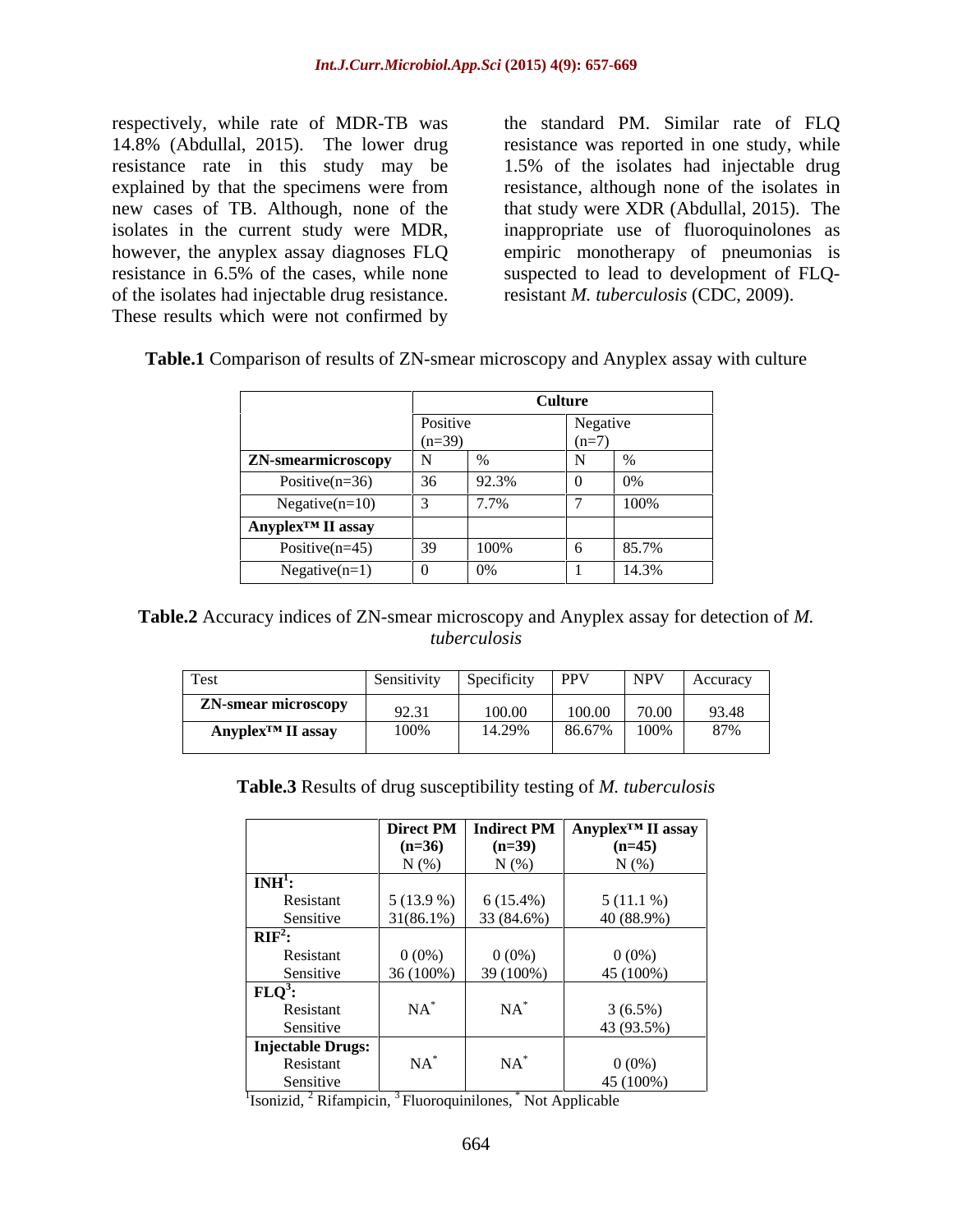### *Int.J.Curr.Microbiol.App.Sci* **(2015) 4(9): 657-669**

**Table.4** Accuracy indices for direct PM and the Anyplex assay for detection of INH resistance in *M. tuberculosis*

| Test                                   | .     |         | DDVI | I NPV<br>$\Delta$ cents  |
|----------------------------------------|-------|---------|------|--------------------------|
| <b>Direct PM</b>                       | 83.3% | $-100%$ |      | 100%   96.8%   97.2%     |
| Anyplex <sup>TM</sup> II assay   83.3% |       | 100%    |      | $100\%$   97.06%   97.4% |

**Figure.1** Drug susceptibility testing of *M. tuberculosis* using the indirect proportion method showing INH-resistant strain. Colony count on INH-LJ slant (on the right) is more than 1% of the colony count on the drug-free LJ slant on the left



**Figure.2** *M. tuberculosis* strain resistant to INH (mutation in *inh A* gene)

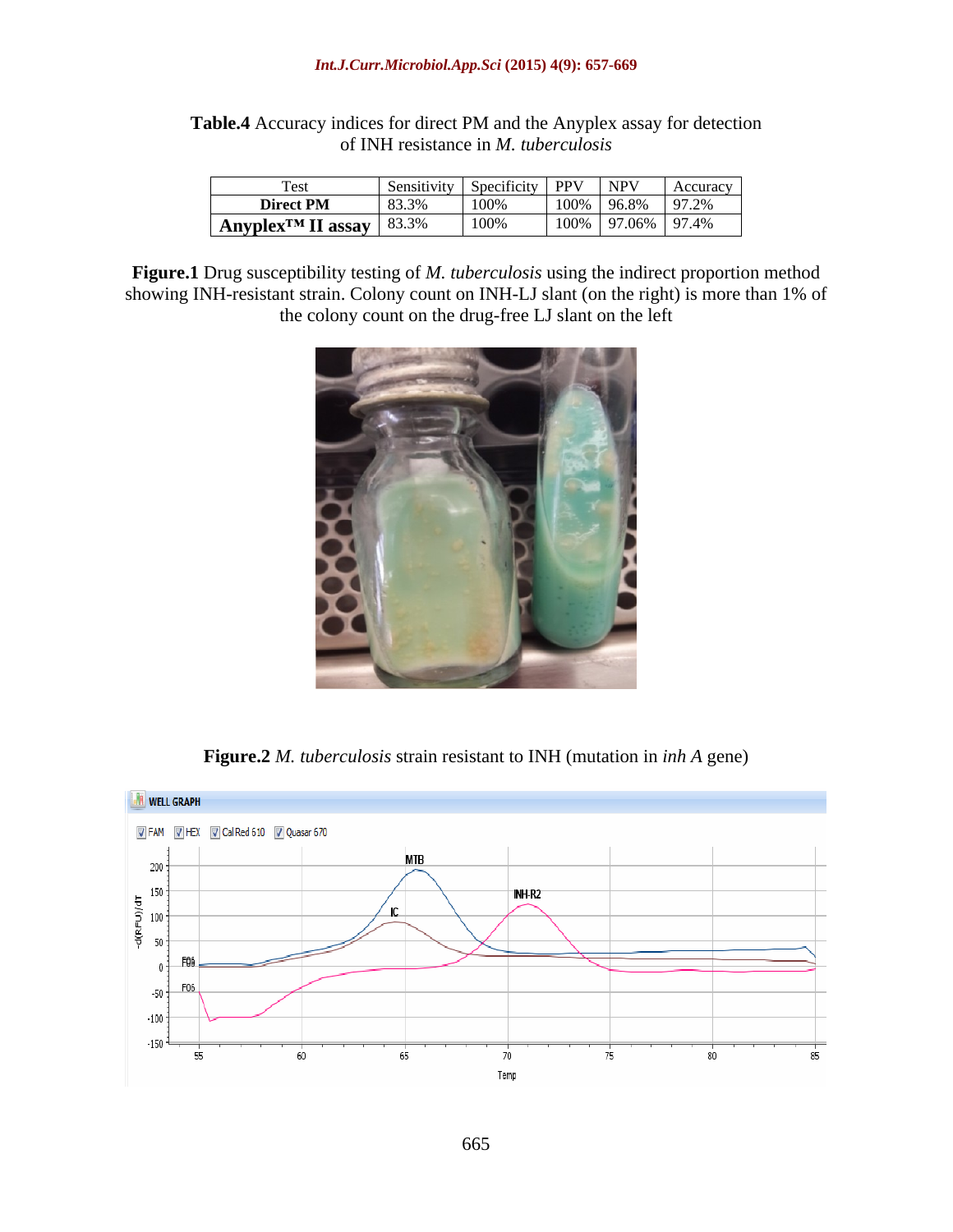

**Figure.3** *M. tuberculosis* strain resistant to fluoroquinolones (mutation in *gyrA* gene)

Results obtained with the conventional specificity for the Anyplex assays for indirect susceptibility testing methods of *M. tuberculosis* come too late to influence a were 100% and90.3% (Abdullal, 2015), timely decision on patient management. and 100% and 100% (Molina-Moya *et al.*, More rapid tests directly applied on sputum 2015), while for detection of FLQ resistance samples are needed (Bwanga *et al.,* 2009). were 50.0% and 100%, respectively and In the current study, 2 methods were used 100% and 94.4%, respectively, for both for direct DST of *M. tuberculosis;* the KAN and CAP (Molina-Moya *et al*., 2015). Anyplex II<sup>TM</sup> MTB/MDR/XDR Detection On the other hand, some studies have shown assay and the direct PM. Both methods had that the usage of the Anyplex assays on comparable accuracy indices with excellent clinical samples produces inconsistent sensitivity and specificity (83.3% and 100%, results (Bustamante *et al.,* 2014). These respectively). However, the Anyplex assay studies (Bustamante *et al.,* 2014; Molina gave rapid results, while the TAT for Moya *et al.*, 2015) showed that the kit was detection of resistance by the direct PM successful in detecting *M. tuberculosis* and ranged from 21-35 days with a mean of 25.2 specific resistance-causing point mutations ± 6.3. Some studies have reported from culture samples which may allow for comparable accuracy indices for the direct PM (Gupta and Anupurba, 2010). Other studies have reported almost similar In conclusion, Anyplex II<sup>TM</sup> accuracy indices for the Anyplex assays MTB/MDR/XDR real-time PCR assay can (Anyplex plus MTB/NTM/MDR-TB confirm the diagnosis of pulmonary TB in Detection assay and Anyplex II<sup>TM</sup> smear-positive cases much earlier than MTB/MDR/XDR Detection assay) for culture with the adding advantage of detection of INH resistance (Abdullal, 2015; detection of drug resistance. It had a higher

and100% and 100% (Molina-Moya *et al.*, 2015), while for detection of FLQ resistance successful in detecting *M. tuberculosis* and an initial therapeutic approach. In conclusion, Anyplex II<sup>TM</sup>

detection of RIF resistance in some studies

Kim and Lee, 2015; Molina-Moya et al., sensitivity and PPV compared with smear 2015). The reported sensitivity and microscopy, however, the specificity of the sensitivity and PPV compared with smear microscopy, however, the specificity of the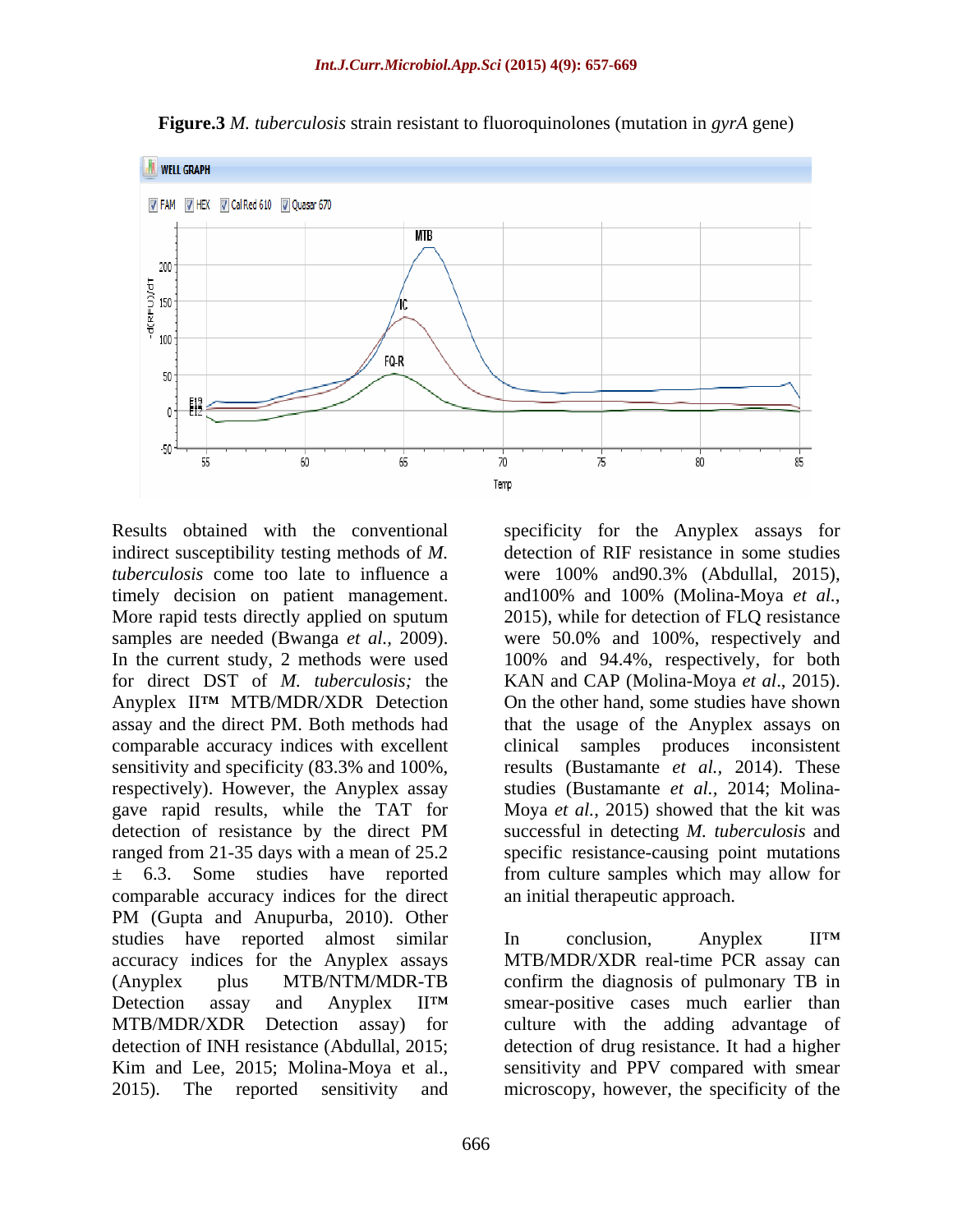smear microscopy was much better. As a set of Mycobacterium tuberculosis to 4 method of detection of drug resistance, the Anyplex assay had excellent sensitivity and specificity and in addition, had the Boyle D, Pai M(2013): UNITAID advantageof detection of drug resistance

Limitation of the study include the small number of cases examined; the small number of smear-negative cases included, in addition to the absence of a validation 2013.pdf. method for testing the sensitivity of the Brady MF, Coronel J, Gilman RH, Moore isolates to second-line drugs. DA. (2008). The MODS method for

- Abdullal AK (2015). Direct and rapid *Mycobacterium tuberculosis* (MRD *multidrug-resistant- mycobacteriumsamples <07-06/abstract/15499>.*
- of the Infectious Disease Society of and classification of tuberculosis in meta-ana<br>adults and children Am I Respire to  $20:9:67$ . adults and children. Am J RespirCrit 20,9:67.
- Barnard M, Gey van Pittius NC, van Helden PD, Bosman M,Coetzee G, Warren MTBDR*plus* Version 2 Line Probe Assay Is Equivalent to That of the ClinMicrobiol., 50(11): 3712–3716. of
- Bergmann JS, Fish G, Woods GL. (2000). Mycobacteria, Nocardiae, and Other<br>Fyaluation of the BBL MGIT Aerobic Actinomycetes: Approved Evaluation of the BBL MGIT (Mycobacterial growth indicator tube) AST SIRE system for Wayne, PA. antimycobacterial susceptibility testing

of Mycobacterium tuberculosis to 4 primary antituberculous drugs. Arch Pathol Lab Med.,124(1):82-6.

- weeks earlier than the conventional PM. The and Market Landscape, 2nd edition, Boyle D, Pai M(2013): UNITAID Tuberculosis Diagnostics Technology UNITAID, WHO. Available at: [http://tbevidence.org/wp](http://tbevidence.org/wp-) <content/uploads/2014/10/UNITAID-> [TB-Dx-Landscape\\_2nd-Edition-Jul-](TB-Dx-Landscape_2nd-Edition-Jul-) 2013.pdf. Brady MF, Coronel J, Gilman RH, Moore
- **References** resistant tuberculosis. J Vis Exp., (17). diagnosis of tuberculosis and multidrug pii: 845. doi: 10.3791/845.
	- detection of Multidrug resistant B, Sintchenko V, Chen S.  $(2014)$ . MT) in sputum samples. World MTB/MDR/XDR detection by CFX96 Congress of Infectious Diseases. Real-time PCR System (Bio-Rad)<br>August London UK Available at: (#217). Australian Society for August, London, UK. Available at: (#217). Australian Society for<br>http://infection.omicsoroun.com/abstra Microbiology Annual Scientific *<http://infection.omicsgroup.com/abstra>* Microbiology Annual Scientific<br>ct/2015/ direct-rapid-detection-of- Meeting 2014.Poster presentation. *ct/2015/ direct-rapid-detection-of tuberculosis-mrd-mt-in- sputum- <2014.p.asnevents.com.au/days/2014->* Bustamante A, Jelfs P, Fanrong K, Suliman Evaluation of the SeegeneAnyplex<sup>TM</sup>II TM<sub>II</sub> MTB/MDR/XDR detection by CFX96 Real-time PCR System (Bio-Rad) (#217).Australian Society for Microbiology Annual Scientific Meeting 2014.Poster presentation. Available at: *<http://asmicro->*
- American Thoracic Society; CDC; Council Bwanga F, Hoffner S, Haile M, Joloba ML.<br>of the Infectious Disease Society of (2009). Direct susceptibility testing for America. (2000). Diagnostic standards multi drug resistant tuberculosis: a<br>and classification of tuberculosis in the meta-analysis. BMC Infect Dis. Bwanga F, Hoffner S, Haile M, Joloba ML. (2009). Direct susceptibility testing for multi drug resistant tuberculosis: a meta-analysis. BMC Infect Dis.,<br>20;9:67.
	- Care Med.,161:1376--95. CDC. (2009). Updated Guidelines for the RM (2012). The Diagnostic MMRW,; 58 (01): 7-10. Available at: Performance of the GenoType  $http://www.cdc.gov/mmwr/preview/mm$ <br>MTRDPplus Version 2 Line Probe wrhtml/mm5801a3 htm Use of Nucleic Acid Amplification Tests in the Diagnosis of Tuberculosis. MMRW,; 58 (01): 7-10. Available at: *<http://www.cdc.gov/mmwr/preview/mm> [wrhtml/mm5801a3.htm](http://wrhtml/mm5801a3.htm)*
	- Xpert MTB/RIF Assay. J (CLSI) (2011). Susceptibility Testing Clinical and Laboratory Standards Institute of

Mycobacteria, Nocardiae, and Other Aerobic Actinomycetes; Approved Standard- 2<sup>nd</sup>Edition, M24-A2. CLSI, Wayne, PA.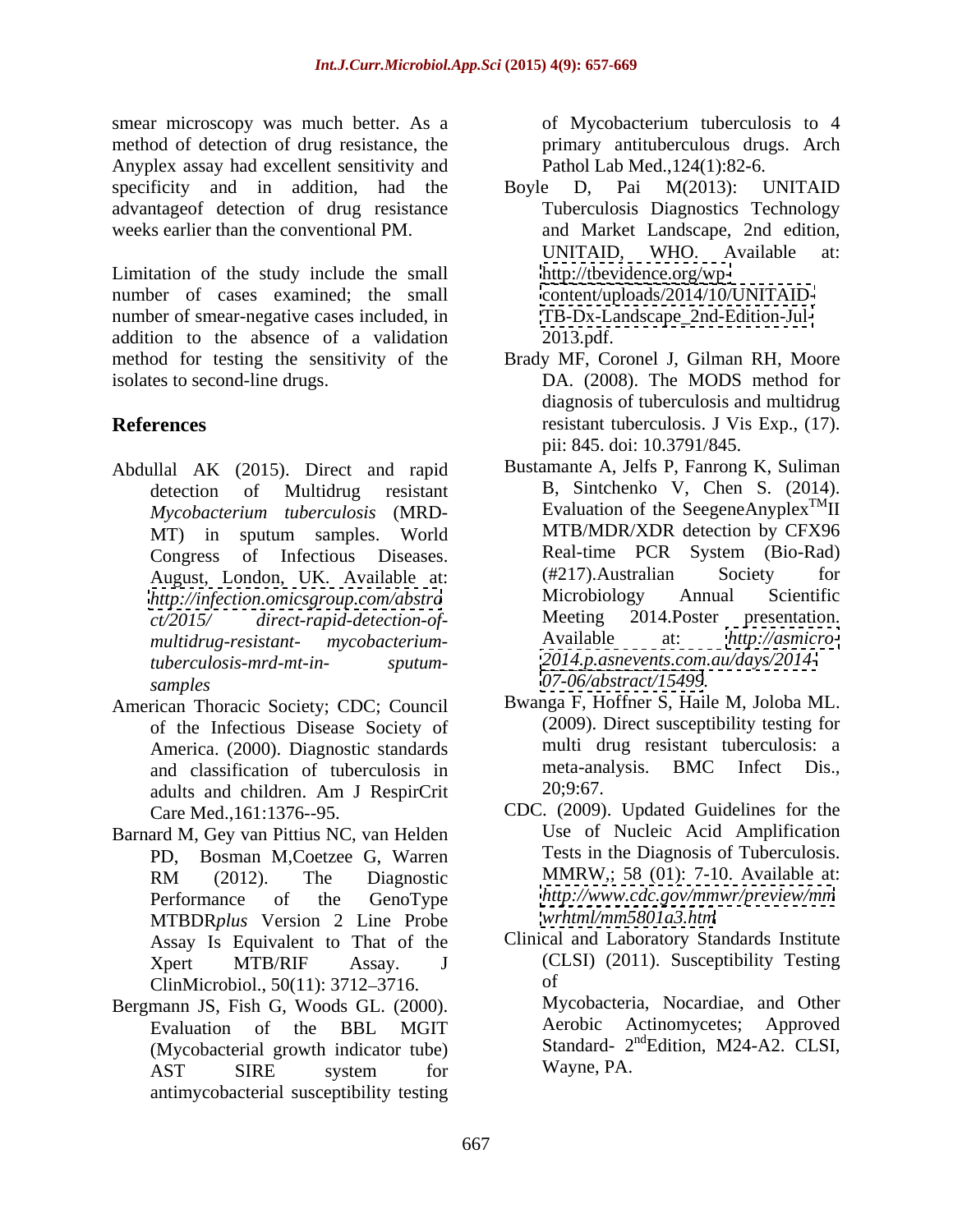- Dang TM, Nguyen TN, Wolbers M, Vo SK, susceptibility assay for diagnosis of (2006-2008): microbiological multidrug-resistant tuberculosis in Viet
- Gupta A. and Anupurba S. (2010). Direct Multicenter Evaluation of
- Hill PC, Brookes RH, Fox A, Fielding K, Adegbola RA, McAdam KP.(2004). for diagnosis of *Mycobacterium*  ClinMicrobiol*.,* 46: 3952 3956.
- Kidenya BR, Kabangila R, Peck RN, Johnson WD Jr, Fitzgerald DW.
- Kim T., Lee M. (2015): Performance tuberculosis drug susceptibilitytest.  $25<sup>th</sup>$ Microbiology and Infectious Diseases. 3389.
- Lagrange PH, Thangaraj SK, Dayal R,

Hoang TT, Nguyen HD, To MH, C, Malladi SV, Mukerjee D, Nair D, Vuong MB, Nguyen TP, Tran VQ, Raja A, Raman B, Rodrigues C, Nguyen TB, Vo TH, Nguyen TN, Dai Sharma P, Singh A, Singh S, Sodha A, VH, Phan TH,Nguyen HD, Farrar J, Kabeer BS, Vernet G, Goletti D. Caws M. (2012). Evaluation of (2012); A toolbox for tuberculosis microscopic observation drug diagnosis: an Indian multicentric study M, Lakshmi V, Leportier M, Longuet (2006-2008): microbiological results.PLoS One.,7(8):e43739.

- Nam. BMC Infect Dis., 1 (12):49. doi: Lim J, Kim J, Kim Jw, Ihm C, SohnYh, 10.1186/1471-2334-12-49. Cho Hj,Kim J, Koo SH. (2014). drug susceptibility testing of SeegeneAnyplex TB PCR for the *Mycobacterium tuberculosis* against primary anti-TB drugs in northern tuberculosis in Respiratory Specimens. India. J Infect Dev Ctries., 4(11):695-<br>J MicrobiolBiotechnol., 24(7): 1004– 703. Multicenter Evaluation of Detection of Mycobacterium 1007.
- Jeffries DJ, Jackson-Sillah D, Lugos Palomino JC, Varaine F, Portaels MD, Owiafe PK, Donkor SA, Hammond AS, Otu JK, Corrah T, *Mycobacterium tuberculosis* resistance Large-scale evaluation of enzyme-<br>manual Mycobacterium Growth linked immunospot assay and skin test **Indicator** Tube System. J Martin A, Von Groll A, Fissette K, F.(2008). Rapid detection of to second-line drugs by use of the manual *Mycobacterium* Growth Indicator Tube System*.* J
- *tuberculosis* infection against a Mattei R, Savarino A, Fabbri M, Moneta S, gradient of exposure in the Gambia. Tortoli E.(2009). Use of the BacT/Alert Clin Infect Dis., 38 (7): 966-973. MB mycobacterial blood culture Mshana SE, Webster LE, Koenig SP, in sterile body fluids other than blood. J MB mycobacterial blood culture system for detection of *Mycobacteria* ClinMicrobiol., 47(3): 711-714.
- (2013). Early and efficient detection of Mello FC, Arias MS, Rosales S, Marsico Mycobacterium tuberculosis in sputum AG, Pavón A, Alvarado-Gálvez C, bymicroscopic observation of broth Pessôa CL, Pérez M, Andrade MK, cultures.PLoS One.,8(2): e57527. Kritski AL, Fonseca LS, Chaisson RE, assessment of Anyplex plus Clinical evaluation of the microscopic MTB/NTM/MDR-TB detection kit for observation drug susceptibility assay detection of mycobacteria and anti-<br>for detection of Mycobacterium tuberculosis resistance to isoniazid or European Congress of Clinical rifampin.J ClinMicrobiol.45(10): 3387- Kimerling ME,Dorman SE. (2007). for detection of Mycobacterium 3389.
- P1171 Paper Poster. Molina-Moya B, Lacoma A, Prat C, Despande A, Ganguly NK, Girardi E, Haba L, Maldonado J, Samper S, Ruiz- Joshi B, Katoch K, Katoch VM, Kumar Manzano J, Ausina V, Dominguez J. Pimkina E, Diaz J, García-Sierra N,